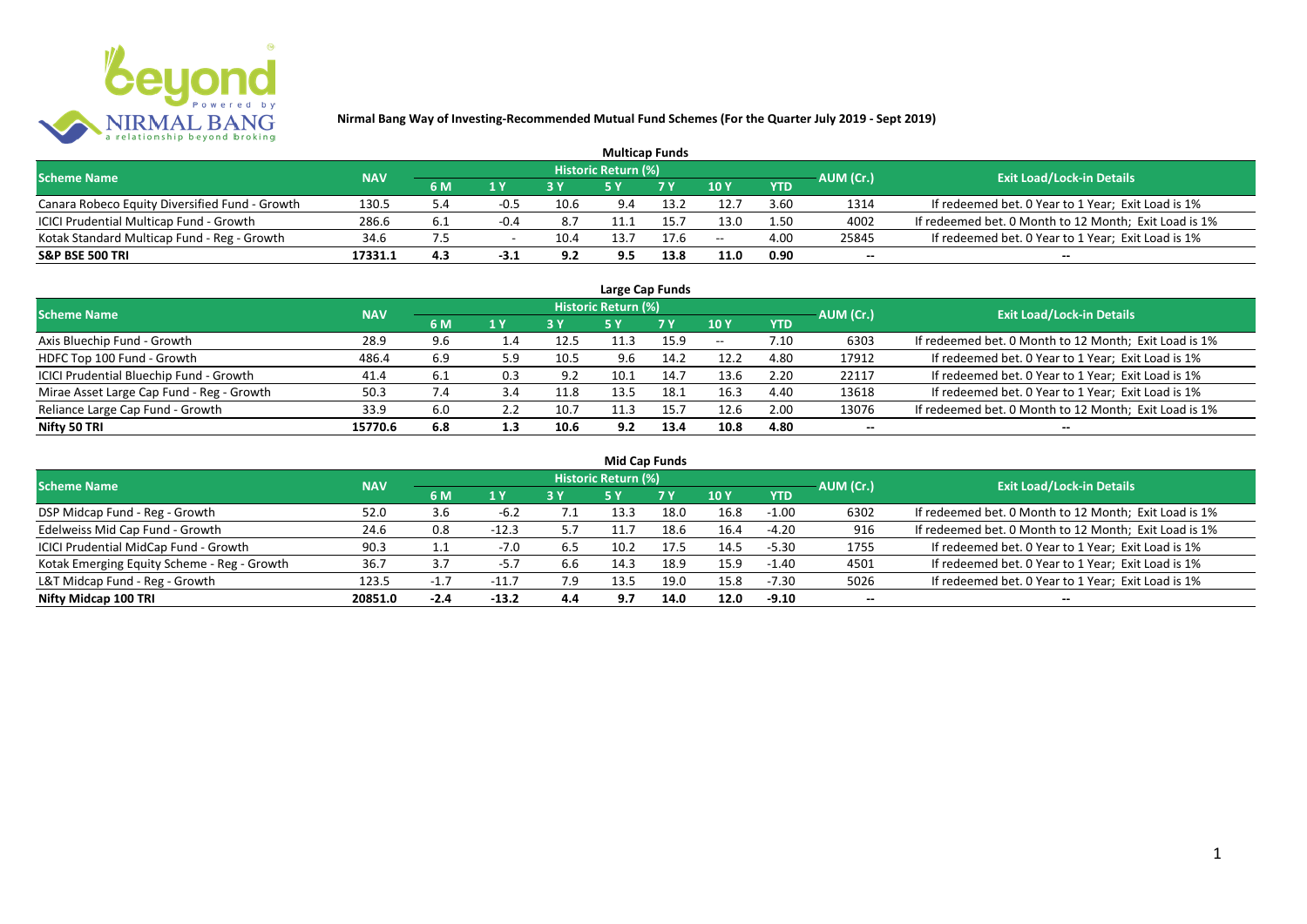

| Large & Midcap                                   |            |     |                |      |                            |      |      |            |           |                                                    |  |  |  |
|--------------------------------------------------|------------|-----|----------------|------|----------------------------|------|------|------------|-----------|----------------------------------------------------|--|--|--|
| <b>Scheme Name</b>                               | <b>NAV</b> |     |                |      | <b>Historic Return (%)</b> |      |      |            | AUM (Cr.) | <b>Exit Load/Lock-in Details</b>                   |  |  |  |
|                                                  |            | 6 M | 1 <sub>N</sub> |      |                            | 7 V  | 10Y  | <b>YTD</b> |           |                                                    |  |  |  |
| Canara Robeco Emerging Equities - Growth         | 88.5       |     |                | 10.0 | 15.3                       | 21.4 | 19.6 | $-0.50$    | 4929      | If redeemed bet. 0 Year to 1 Year; Exit Load is 1% |  |  |  |
| Invesco India Growth Opportunities Fund - Growth | 32.6       |     | $-4.0$         | 9.8  |                            | 155  | 13.0 | $-0.50$    | 1539      | If redeemed bet. 0 Year to 1 Year; Exit Load is 1% |  |  |  |
| NIFTY Large Midcap 250 TRI                       | 6855.4     | 2.3 | י כ-           | 9.0  | 10.8                       | 15.5 | 12.2 | $-2.00$    | $- -$     | $- -$                                              |  |  |  |

| <b>Focused Funds</b>             |            |     |      |                |                     |      |       |            |           |                                                       |  |  |  |
|----------------------------------|------------|-----|------|----------------|---------------------|------|-------|------------|-----------|-------------------------------------------------------|--|--|--|
| <b>Scheme Name</b>               | <b>NAV</b> |     |      |                | Historic Return (%) |      |       |            | AUM (Cr.) | <b>Exit Load/Lock-in Details</b>                      |  |  |  |
|                                  |            | 6 M | 1 V  |                | c v                 | 7 V  | 10 Y  | <b>YTD</b> |           |                                                       |  |  |  |
| Axis Focused 25 Fund - Growth    | 27.5       | 9.9 | -5 Q | 12.3           | 13.3                | 15.8 | $- -$ | 2.50       | 8044      | If redeemed bet. 0 Month to 12 Month; Exit Load is 1% |  |  |  |
| SBI Focused Equity Fund - Growth | 140.0      | 10. |      | 11.1           | 13.2                | 16.9 | 18.3  | 5.90       | 4864      | If redeemed bet. 0 Year to 1 Year; Exit Load is 1%    |  |  |  |
| <b>S&amp;P BSE 500</b>           | 14553.9    | 3.4 | -4.3 | <b>70</b><br>, | 8.2                 | 12.3 | 9.5   | 0.10       | $- -$     | $- -$                                                 |  |  |  |

|                                                |            |        |         |                     | <b>Small Cap Funds</b> |                                                |       |            |           |                                                    |
|------------------------------------------------|------------|--------|---------|---------------------|------------------------|------------------------------------------------|-------|------------|-----------|----------------------------------------------------|
| <b>Scheme Name</b>                             | <b>NAV</b> |        |         | Historic Return (%) |                        |                                                |       |            | AUM (Cr.) | <b>Exit Load/Lock-in Details</b>                   |
|                                                |            | 6 M    |         |                     |                        |                                                | 10Y   | <b>YTD</b> |           |                                                    |
| Franklin India Smaller Companies Fund - Growth | 48.9       | -3.t   | $-14.6$ |                     | 10.9                   | 20.0                                           | 16.7  | $-6.90$    | 7369      | If redeemed bet. 0 Year to 1 Year; Exit Load is 1% |
| HDFC Small Cap Fund - Growth                   | 39.1       | $-3.9$ | $-12.4$ | 10.0                | 13.0                   | 16.8                                           | 14.1  | $-8.30$    | 8427      | If redeemed bet. 0 Year to 1 Year; Exit Load is 1% |
| L&T Emerging Businesses Fund - Reg - Growth    | 22.1       | -5.3   | $-15.9$ | 9.0                 | 13.5                   | $\hspace{0.1mm}-\hspace{0.1mm}-\hspace{0.1mm}$ | $- -$ | $-11.00$   | 6079      | If redeemed bet. 0 Year to 1 Year; Exit Load is 1% |
| Nifty Smallcap 100 TRI                         | 6968.7     | $-5.3$ | $-22.2$ | $-1.2$              | 3.5                    | 10.2                                           | 8.6   | $-11.20$   | $- -$     | --                                                 |

# **ELSS Schemes (Tax Saving u/s 80-C)**

| <b>Scheme Name</b>                            | <b>NAV</b> |        |        | <b>Historic Return (%)</b> |      |      |         |            | AUM (Cr.)                | <b>Exit Load/Lock-in Details</b> |
|-----------------------------------------------|------------|--------|--------|----------------------------|------|------|---------|------------|--------------------------|----------------------------------|
|                                               |            | 6 M    | 1 Y    |                            | 5 Y  | 7Y   | 10Y     | <b>YTD</b> |                          |                                  |
| Aditya Birla Sun Life Tax Relief 96 - Growth  | 29.4       | $-1.8$ | -8.6   |                            | 12.1 | 17.0 | 12.7    | $-5.00$    | 8850                     | Nil                              |
| Axis Long Term Equity Fund - Growth           | 44.1       | 9.4    | -2.5   | 9.8                        | 13.0 | 19.7 | $-  \,$ | 2.80       | 19718                    |                                  |
| IDFC Tax Advantage (ELSS) Fund - Reg - Growth | 53.0       | 4.0    | $-6.8$ | 8.8                        | 10.9 | 16.2 | 14.0    | $-1.80$    | 2060                     |                                  |
| Invesco India Tax Plan - Growth               | 48.5       | 3.0    | -6.2   | 8.4                        | 11.3 | 16.3 | 14.5    | $-0.90$    | 878                      |                                  |
| Mirae Asset Tax Saver Fund - Reg - Growth     | 17.5       | 8.3    | 4.4    | 15.1                       | --   | --   | $- -$   | 4.70       | 2202                     |                                  |
| <b>S&amp;P BSE 200 TRI</b>                    | 5611.7     | 5.0    | -1.5   | 9.8                        | 9.8  | 14.0 | 11.1    | 1.90       | $\overline{\phantom{a}}$ | $\overline{\phantom{a}}$         |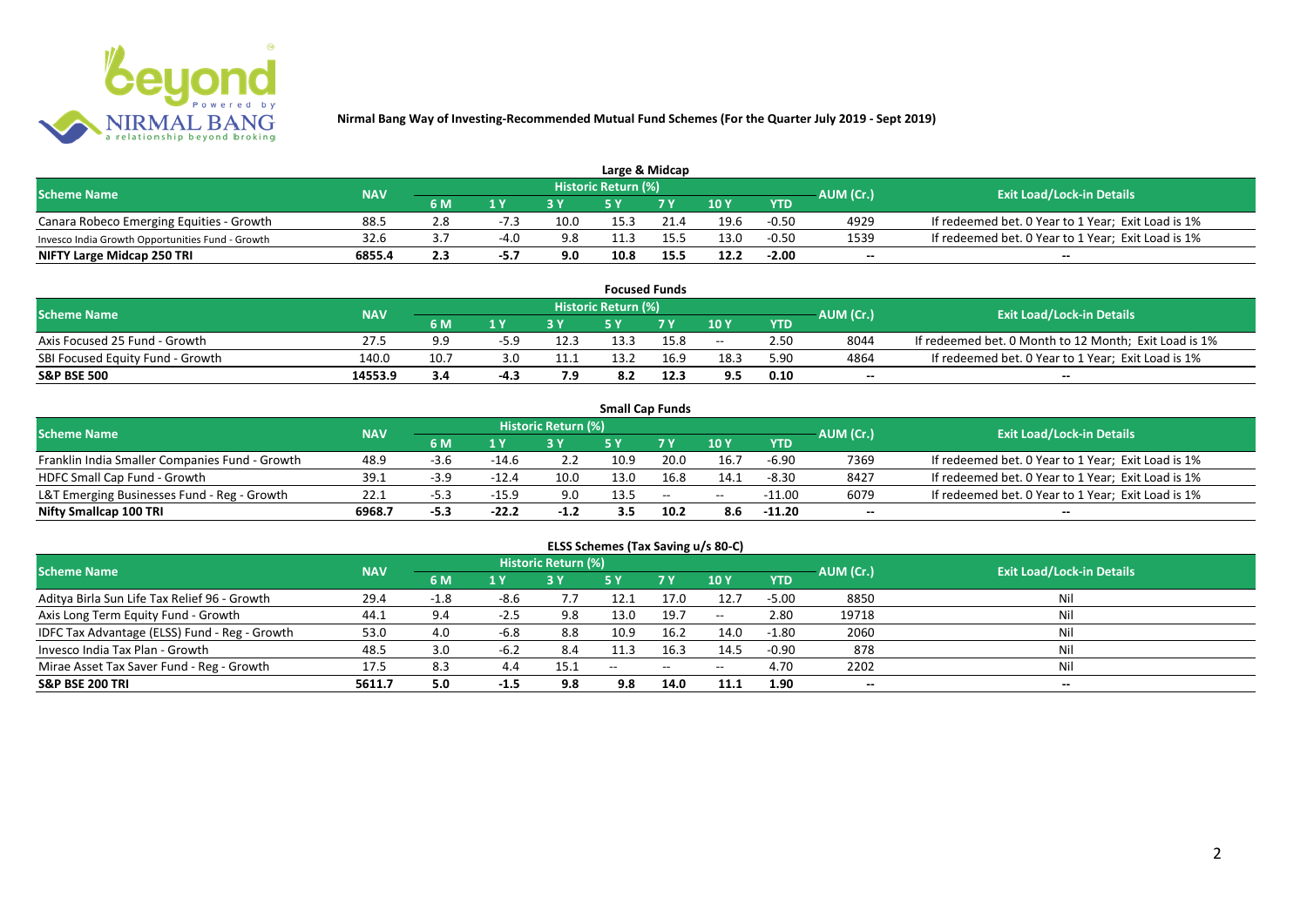

| <b>Contra/Value Fund</b>                  |            |     |        |                     |      |      |        |            |           |                                                    |  |  |  |
|-------------------------------------------|------------|-----|--------|---------------------|------|------|--------|------------|-----------|----------------------------------------------------|--|--|--|
| <b>Scheme Name</b>                        | <b>NAV</b> |     |        | Historic Return (%) |      |      |        |            | AUM (Cr.) | <b>Exit Load/Lock-in Details</b>                   |  |  |  |
|                                           |            | 6 M | 1 Y    |                     |      | 7Y   | $-10V$ | <b>YTD</b> |           |                                                    |  |  |  |
| Kotak India EQ Contra Fund - Reg - Growth | 50.9       | 4.9 | -1.9   | 10.9                | 10.5 | 14.4 | 11.9   | 1.70       | 865       | If redeemed bet. 0 Year to 1 Year; Exit Load is 1% |  |  |  |
| Invesco India Contra Fund - Growth        | 45.5       | 2.9 | -6.2   | 10.9                |      | 17.7 | 14.0   | $-1.70$    | 4027      | If redeemed bet. 0 Year to 1 Year; Exit Load is 1% |  |  |  |
| UTI Value Opportunities Fund - Growth     | 58.8       | 4.2 | -5     | -6.1                | 5.b  | 11.3 | 11.2   | 0.60       | 4493      | If redeemed bet. 0 Year to 1 Year; Exit Load is 1% |  |  |  |
| <b>S&amp;P BSE 500 TRI</b>                | 17331.1    | 4.3 | $-3.1$ | 9.2                 | 9.5  | 13.8 | 11.0   | 0.90       | $-$       | $- -$                                              |  |  |  |

| Sector/Thematic                                                           |            |        |        |                            |            |           |            |            |           |                                                    |  |  |  |
|---------------------------------------------------------------------------|------------|--------|--------|----------------------------|------------|-----------|------------|------------|-----------|----------------------------------------------------|--|--|--|
| <b>Scheme Name</b>                                                        | <b>NAV</b> |        |        | <b>Historic Return (%)</b> |            |           |            |            | AUM (Cr.) | <b>Exit Load/Lock-in Details</b>                   |  |  |  |
|                                                                           |            | 6 M    | 1 Y    | <b>3Y</b>                  | <b>5 Y</b> | <b>7Y</b> | 10Y        | <b>YTD</b> |           |                                                    |  |  |  |
| Canara Robeco Consumer Trends Fund - Reg - Growth                         | 37.5       | 2.5    | $-3.3$ | 10.3                       | 13.5       | 16.2      | $\sim$ $-$ | $-0.30$    | 337       | If redeemed bet. 0 Year to 1 Year; Exit Load is 1% |  |  |  |
| Mirae Asset Great Consumer Fund - Growth                                  | 32.7       | $-0.2$ | $-4.1$ | 11.6                       | 13.1       | 16.7      | $\sim$ $-$ | -4.60      | 802       | If redeemed bet. 0 Year to 1 Year; Exit Load is 1% |  |  |  |
| <b>ICICI Prudential Technology Fund - Growth</b>                          | 58.5       | $-0.7$ | 2.1    | 13.4                       | 10.7       | 19.2      | 18.9       | 3.30       | 445       | If redeemed bet. 0 Day to 15 Day; Exit Load is 1%  |  |  |  |
| Reliance Pharma Fund - Growth                                             | 142.1      | $-4.7$ | $-1.0$ | 0.3                        | 7.5        | 13.2      | 17.5       | $-5.00$    | 2420      | If redeemed bet. 0 Year to 1 Year; Exit Load is 1% |  |  |  |
| ICICI Prudential Banking and Financial Services Fund -<br>Retail - Growth | 64.4       | 10.9   | 4.2    | 13.5                       | 16.3       | 20.3      | 18.1       | 5.80       | 3354      | If redeemed bet. 0 Day to 15 Day; Exit Load is 1%  |  |  |  |
| Reliance Banking Fund - Growth                                            | 274.9      | 8.7    | $-1.2$ | 12.7                       | 13.1       | 16.6      | 16.1       | 3.80       | 3203      | If redeemed bet. 0 Year to 1 Year; Exit Load is 1% |  |  |  |
| <b>S&amp;P BSE 500 TRI</b>                                                | 17331.1    | 4.3    | $-3.1$ | 9.2                        | 9.5        | 13.8      | 11.0       | 0.90       | --        | --                                                 |  |  |  |

| <b>Dynamic Asset Allocation Funds</b>            |            |     |        |                            |               |               |       |            |                          |                                                         |  |  |  |
|--------------------------------------------------|------------|-----|--------|----------------------------|---------------|---------------|-------|------------|--------------------------|---------------------------------------------------------|--|--|--|
| <b>Scheme Name</b>                               | <b>NAV</b> |     |        | <b>Historic Return (%)</b> |               |               |       |            | AUM (Cr.)                | <b>Exit Load/Lock-in Details</b>                        |  |  |  |
|                                                  |            | 6 M | 1 Y    | 3Y                         | 5 Y           | 7Y            | 10Y   | <b>YTD</b> |                          |                                                         |  |  |  |
| ICICI Prudential Balanced Advantage Fund - Reg - | 35.5       | 5.2 | 4.9    | 7.8                        | 9.5           | 13.4          | 12.4  | 3.30       | 28709                    | If redeemed bet. 0 Year to 1 Year; Exit Load is 1%      |  |  |  |
| Growth                                           |            |     |        |                            |               |               |       |            |                          |                                                         |  |  |  |
| Invesco India Dynamic Equity Fund - Growth       | 28.8       | 5.4 | $-1.7$ | 7.9                        | 9.3           | 13.6          | 11.7  | 4.30       | 966                      | If redeemed bet. 0 Month to 3 Month; Exit Load is 0.25% |  |  |  |
| Reliance Balanced Advantage Fund - Growth        | 90.4       | 4.9 | 4.0    | 8.8                        | 9.3           | 13.9          | 11.9  | 3.80       | 2040                     | If redeemed bet. 0 Month to 12 Month; Exit Load is 1%   |  |  |  |
| SBI Dynamic Asset Allocation Fund - Reg - Growth | 13.2       | 0.8 | 0.1    | 6.9                        | $\sim$ $\sim$ | $\sim$ $\sim$ | $- -$ | 1.20       | 687                      | If redeemed bet. 0 Month to 12 Month; Exit Load is 1%   |  |  |  |
| NIFTY 50 Hybrid Composite Debt 65:35 Index       | 9918.6     | 7.1 | 5.3    | 9.8                        | 9.3           | 11.9          | 10.1  | 5.80       | $\overline{\phantom{a}}$ | $- -$                                                   |  |  |  |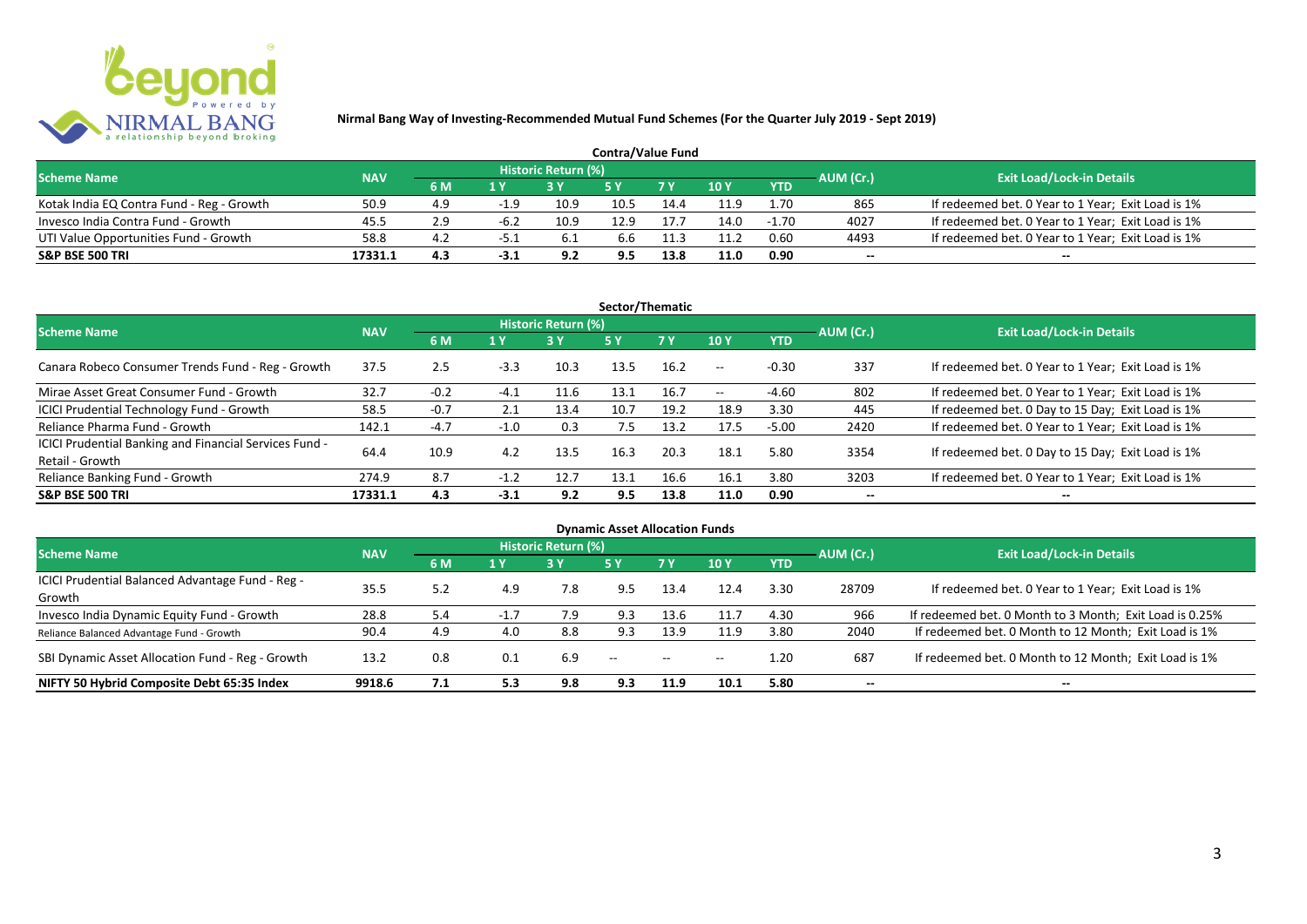

| <b>Hybrid Aggressive</b>                        |            |     |     |                            |                          |                          |                          |            |                          |                                                       |  |  |  |  |
|-------------------------------------------------|------------|-----|-----|----------------------------|--------------------------|--------------------------|--------------------------|------------|--------------------------|-------------------------------------------------------|--|--|--|--|
| <b>Scheme Name</b>                              | <b>NAV</b> |     |     | <b>Historic Return (%)</b> |                          |                          |                          |            | AUM (Cr.)                | <b>Exit Load/Lock-in Details</b>                      |  |  |  |  |
|                                                 |            | 6 M | 1 Y |                            | 5 Y                      | 7 Y                      | 10Y                      | <b>YTD</b> |                          |                                                       |  |  |  |  |
| HDFC Hybrid Equity Fund - Growth                | 53.0       | 5.2 | 2.0 | 6.3                        | 6.5                      |                          | 10.1                     | 3.20       | 22221                    | If redeemed bet. 0 Year to 1 Year; Exit Load is 1%    |  |  |  |  |
| ICICI Prudential Equity & Debt Fund - Growth    | 132.9      | 6.9 | 4.6 | 9.5                        |                          | 15.7                     | 14.2                     | 3.80       | 25617                    | If redeemed bet. 0 Year to 1 Year; Exit Load is 1%    |  |  |  |  |
| Mirae Asset Hybrid - Equity Fund - Reg - Growth | 14.7       | 7.5 | 52  | 10.4                       | $\overline{\phantom{a}}$ | $\overline{\phantom{a}}$ | $\overline{\phantom{a}}$ | 5.10       | 2196                     | If redeemed bet. 0 Year to 1 Year; Exit Load is 1%    |  |  |  |  |
| SBI Equity Hybrid Fund - Growth                 | 135.2      | 8.2 | 5.0 | 9.2                        |                          | 15.9                     | 12.3                     | 5.40       | 29832                    | If redeemed bet. 0 Month to 12 Month; Exit Load is 1% |  |  |  |  |
| Canara Robeco Equity Hybrid Fund - Growth       | 155.9      | 5.2 |     | 9.0                        | 10.8                     | 13.                      | 13.0                     | 3.70       | 2316                     | If redeemed bet. 0 Year to 1 Year; Exit Load is 1%    |  |  |  |  |
| NIFTY 50 Hybrid Composite Debt 65:35 Index      | 9918.6     | 7.1 | 5.3 | 9.8                        | 9.3                      | 11.9                     | 10.1                     | 5.80       | $\overline{\phantom{a}}$ | $- -$                                                 |  |  |  |  |

| Arbitrage Fund                             |            |     |     |                            |     |    |     |            |           |                                                         |  |  |  |
|--------------------------------------------|------------|-----|-----|----------------------------|-----|----|-----|------------|-----------|---------------------------------------------------------|--|--|--|
| <b>Scheme Name</b>                         | <b>NAV</b> |     |     | <b>Historic Return (%)</b> |     |    |     |            | AUM (Cr.) | <b>Exit Load/Lock-in Details</b>                        |  |  |  |
|                                            |            | 1 M | 3 M | 6 M                        |     | 2V | эv  | <b>YTD</b> |           |                                                         |  |  |  |
| IDFC Arbitrage Fund - Reg - Growth         | 23.8       |     |     | 7.0                        | 6.7 |    |     | 6.90       | 5498      | If redeemed bet. 0 Month to 1 Month; Exit Load is 0.25% |  |  |  |
| Kotak Equity Arbitrage Fund - Reg - Growth | 27.0       | 6.9 | 6.6 | 6.6                        |     |    |     | 6.60       | 13769     | If redeemed bet. 0 Day to 30 Day; Exit Load is 0.25%    |  |  |  |
| Reliance Arbitrage Fund - Growth           | 19.4       |     |     | 6.9                        | 6.6 |    | 6.4 | 6.80       | 8759      | If redeemed bet. 0 Month to 1 Month; Exit Load is 0.25% |  |  |  |

|                                          |            |       |     |                     |               | <b>Equity Saver</b>      |       |            |           |                                                       |
|------------------------------------------|------------|-------|-----|---------------------|---------------|--------------------------|-------|------------|-----------|-------------------------------------------------------|
| <b>Scheme Name</b>                       | <b>NAV</b> |       |     | Historic Return (%) |               |                          |       |            |           | <b>Exit Load/Lock-in Details</b>                      |
|                                          |            | 6 M   | 1 Y |                     |               | 7 <sub>V</sub>           | 10Y   | <b>YTD</b> | AUM (Cr.) |                                                       |
| Axis Equity Saver Fund - Reg - Growth    | 12.8       | 3.8   |     | 6.5                 | $- -$         | $\overline{\phantom{m}}$ | $- -$ | 3.10       | 766       | If redeemed bet. 0 Month to 12 Month; Exit Load is 1% |
| HDFC Equity Savings Fund - Growth        | 36.6       | 3.8   | 4.0 | -8.1                | -8.1          | 9.1                      | 9.3   | 3.20       | 5422      | If redeemed bet. 0 Year to 1 Year; Exit Load is 1%    |
| Kotak Equity Savings Fund - Reg - Growth | 14.2       | 3.3   |     |                     | $\sim$ $\sim$ | $\sim$ $\sim$            | $- -$ | 2.60       | 2122      | If redeemed bet. 0 Year to 1 Year; Exit Load is 1%    |
| CRISIL Hybrid 50+50 - Moderate Index*    | $- -$      | $- -$ |     | $- -$               |               |                          |       | --         | --        | $- -$                                                 |

|                                           |            |           |     |                     |     | <b>Liquid Funds</b>      |            |                 |           |                                  |
|-------------------------------------------|------------|-----------|-----|---------------------|-----|--------------------------|------------|-----------------|-----------|----------------------------------|
| <b>Scheme Name</b>                        | <b>NAV</b> |           |     | Historic Return (%) |     |                          | <b>YTM</b> | Avg             | AUM (Cr.) | <b>Exit Load/Lock-in Details</b> |
|                                           |            | <b>1W</b> | 2 W | 1 M                 | 3 M | 1Y                       |            | <b>Maturity</b> |           |                                  |
| Axis Liquid Fund - Growth                 | 2112.2     | 6.2       | 6.6 | 6.7                 | 6.9 | 7.5                      | 6.5        | 0.11            | 27255     | Nil                              |
| IDFC Cash Fund - Reg - Growth             | 2306.9     | 5.9       |     | 6.3                 | 6.6 |                          | 6.3        | 0.08            | 10199     | Nil                              |
| Kotak Liquid Scheme - Reg - Growth        | 3856.7     | 5.9       | 6.1 | 6.4                 | 6.8 | 7.3                      | 6.5        | 0.10            | 29065     | Nil                              |
| Mirae Asset Cash Management Fund - Growth | 1994.3     | 6.0       | 6.5 | 6.6                 | 6.8 | 7.4                      | 6.4        | 0.11            | 3033      | Nil                              |
| <b>CRISIL Liquid Fund Index</b>           | $- -$      | 6.1       | 6.8 | 6.9                 | 7.3 | $\overline{\phantom{a}}$ | $- -$      | $- -$           | $- -$     | $- -$                            |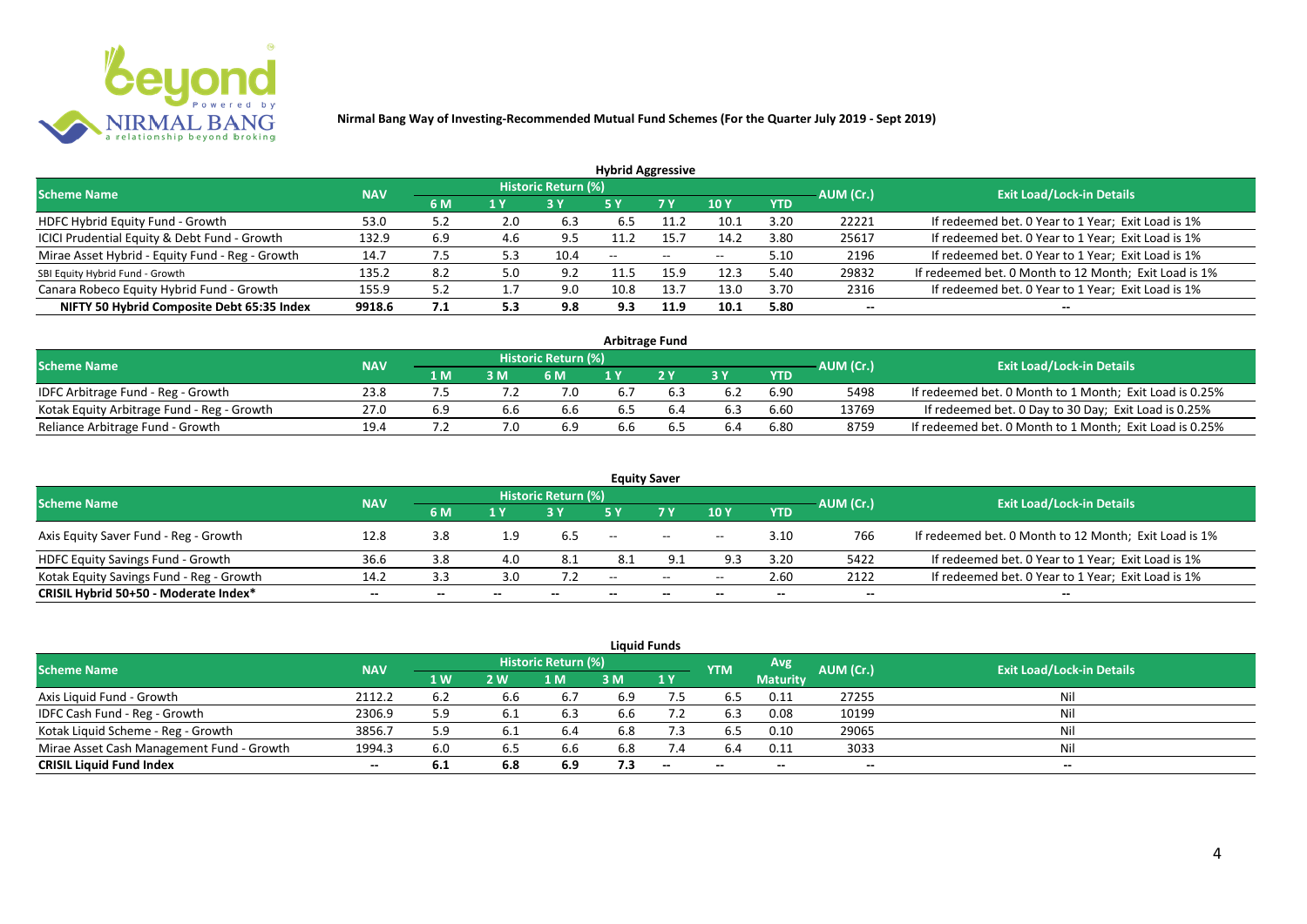

|                                               |            |     |            |     | <b>Ultra Short Fund</b> |                                  |       |                 |       |       |
|-----------------------------------------------|------------|-----|------------|-----|-------------------------|----------------------------------|-------|-----------------|-------|-------|
| <b>Scheme Name</b>                            | <b>NAV</b> |     | <b>YTM</b> | Avg | AUM (Cr.)               | <b>Exit Load/Lock-in Details</b> |       |                 |       |       |
|                                               |            | 1 M | 3 M        | 6 M | 1 Y                     |                                  |       | <b>Maturity</b> |       |       |
| HDFC Ultra Short Term Fund - Reg - Growth     | 10.7       | Q 3 | 8.3        | 8.3 | $  \,$                  | $\sim$                           | ٠3    | 0.50            | 6847  | Nil   |
| IDFC Ultra Short Term Fund - Reg - Growth     | 10.9       | 9.1 | 8.6        | 8.4 | 8.5                     | $\sim$                           |       | 0.46            | 2858  | Nil   |
| SBI Magnum Ultra Short Duration Fund - Growth | 4250.5     | 9.6 | 8.4        |     | 8.4                     |                                  |       | 0.50            | 7858  | Nil   |
| <b>NIFTY Ultra Short Duration Debt Index</b>  | 3881.6     | 9.0 | 8.3        | 8.2 | 8.5                     | 7.6                              | $- -$ | $- -$           | $- -$ | $- -$ |

| <b>Money Market Fund</b>                                   |                          |      |     |                     |       |                          |            |                 |                          |                                  |  |  |  |  |
|------------------------------------------------------------|--------------------------|------|-----|---------------------|-------|--------------------------|------------|-----------------|--------------------------|----------------------------------|--|--|--|--|
| <b>Scheme Name</b>                                         | <b>NAV</b>               |      |     | Historic Return (%) |       |                          | <b>YTM</b> | Avg             | AUM (Cr.)                | <b>Exit Load/Lock-in Details</b> |  |  |  |  |
|                                                            |                          | 1 M  | 3M  | 6 M                 | 1Y    | 3Y                       |            | <b>Maturity</b> |                          |                                  |  |  |  |  |
| Aditya Birla Sun Life Money Manager Fund - Reg -<br>Growth | 257.0                    | 10.3 | 9.1 | 8.6                 | 8.6   | 7.6                      |            | 0.56            | 11329                    | Nil                              |  |  |  |  |
| ICICI Prudential Money Market Fund - Reg - Growth          | 265.5                    | 9.5  | 8.6 | 8.3                 | 8.3   | 7.4                      | 7.1        | 0.40            | 8776                     | Nil                              |  |  |  |  |
| Reliance Money Market Fund - Growth                        | 2898.5                   | 9.8  | 8.9 | 8.6                 | 8.6   | 7.5                      | 7.2        | 0.45            | 3277                     | Nil                              |  |  |  |  |
| UTI Money Market Fund - Reg - Growth                       | 2154.6                   | 10.0 | 8.8 | 8.5                 | 8.5   | 7.5                      | 7.3        | 0.69            | 5786                     | Nil                              |  |  |  |  |
| <b>CRISIL Liquid Fund Index</b>                            | $\overline{\phantom{a}}$ | 6.9  | 7.3 | $- -$               | $- -$ | $\overline{\phantom{a}}$ | $- -$      | --              | $\overline{\phantom{a}}$ | $- -$                            |  |  |  |  |

| <b>Short Term Fund</b>                          |            |      |      |                            |     |           |            |                 |                  |                                  |  |  |  |  |
|-------------------------------------------------|------------|------|------|----------------------------|-----|-----------|------------|-----------------|------------------|----------------------------------|--|--|--|--|
| <b>Scheme Name</b>                              | <b>NAV</b> |      |      | <b>Historic Return (%)</b> |     |           | <b>YTM</b> | Avg             | <b>AUM (Cr.)</b> | <b>Exit Load/Lock-in Details</b> |  |  |  |  |
|                                                 |            | 1 M' | 3 M  | 6 M                        | 1 Y | <b>3Y</b> |            | <b>Maturity</b> |                  |                                  |  |  |  |  |
| HDFC Short Term Debt Fund - Growth              | 21.2       | 13.2 |      | 9.8                        | 9.0 | 7.b       | 8.0        | 2.32            | 7992             | Nil                              |  |  |  |  |
| IDFC Bond Fund - Short Term Plan - Reg - Growth | 39.1       | 13.4 |      | 10.0                       | 9.4 |           |            | 2.16            | 8021             | Nil                              |  |  |  |  |
| Kotak Bond Short Term Plan - Reg - Growth       | 35.9       | 14.2 | 12.3 | 10.2                       | 9.3 |           |            | 2.80            | 9143             | Nil                              |  |  |  |  |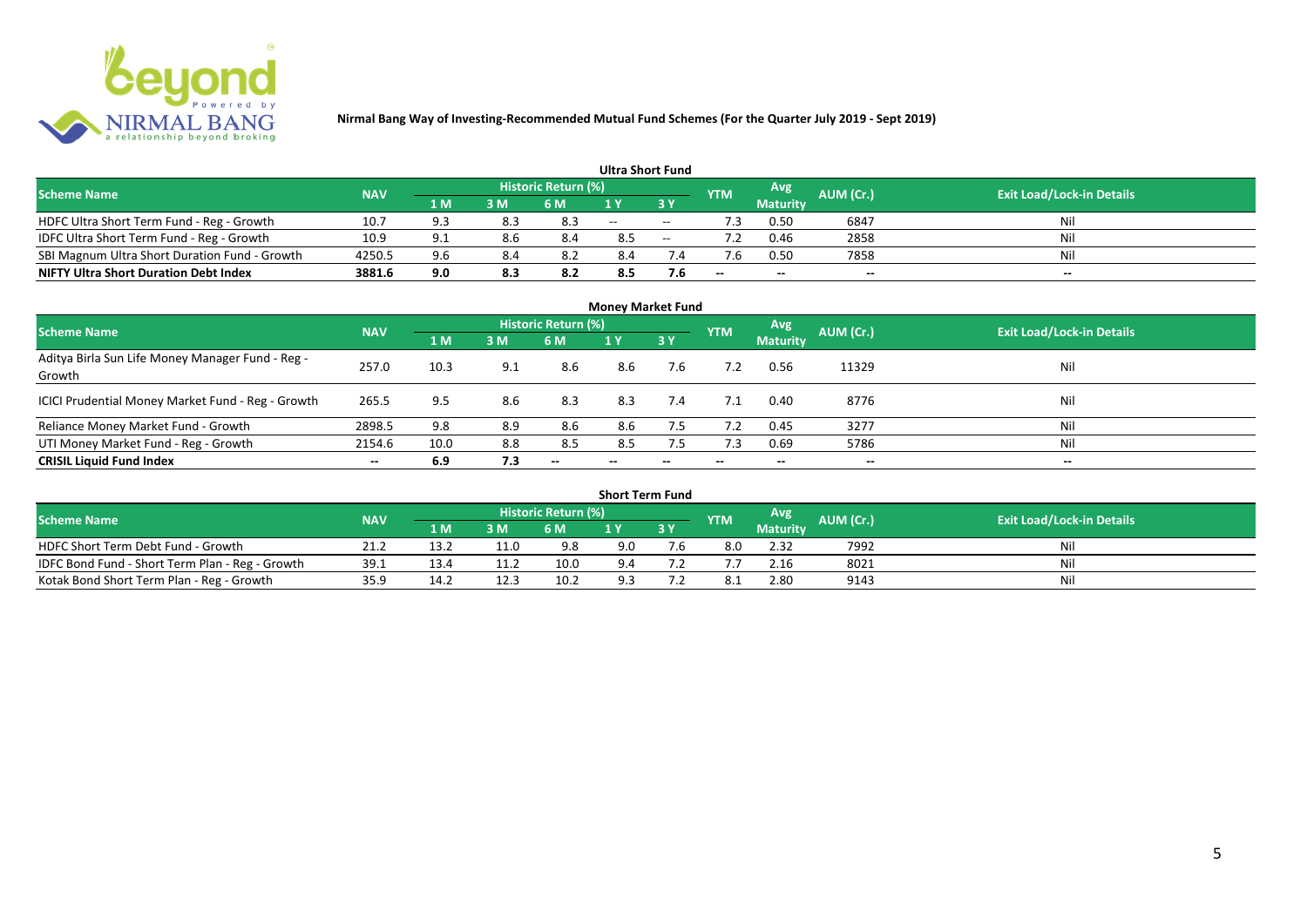

| <b>Low Duration Fund</b>                  |            |      |     |                            |     |  |            |          |           |                                  |  |  |  |  |
|-------------------------------------------|------------|------|-----|----------------------------|-----|--|------------|----------|-----------|----------------------------------|--|--|--|--|
| <b>Scheme Name</b>                        | <b>NAV</b> |      |     | <b>Historic Return (%)</b> |     |  | <b>YTM</b> | Avg      | AUM (Cr.) | <b>Exit Load/Lock-in Details</b> |  |  |  |  |
|                                           |            | 1 M  | 3 M | 6 M                        | 1 Y |  |            | Maturity |           |                                  |  |  |  |  |
| <b>HDFC Low Duration Fund - Growth</b>    | 40.1       | 10.0 | 8.8 | -8.2                       | 7.9 |  |            | 0.87     | 15150     | Nil                              |  |  |  |  |
| Canara Robeco Savings Fund - Reg - Growth | 30.0       | 10.5 | 9.0 | 8.5                        | 8.1 |  | '.4        | 0.83     | 1060      | Nil                              |  |  |  |  |
| IDFC Low Duration Fund - Reg - Growth     | 27.2       | 10.5 | റി  | 8.7                        | 8.5 |  |            | 0.79     | 3890      | Nil                              |  |  |  |  |

| <b>Banking &amp; PSU Bond Funds</b>            |            |      |                |                            |      |           |            |                 |           |                                  |  |  |  |  |
|------------------------------------------------|------------|------|----------------|----------------------------|------|-----------|------------|-----------------|-----------|----------------------------------|--|--|--|--|
| <b>Scheme Name</b>                             | <b>NAV</b> |      |                | <b>Historic Return (%)</b> |      |           | <b>YTM</b> | Avg             | AUM (Cr.) | <b>Exit Load/Lock-in Details</b> |  |  |  |  |
|                                                |            | 1 M  | 3 <sub>M</sub> | 6 M                        |      | <b>3Y</b> |            | <b>Maturity</b> |           |                                  |  |  |  |  |
| HDFC Banking and PSU Debt Fund - Reg - Growth  | 15.5       | 13.9 |                | 10.4                       |      |           | 8.4        | 2.84            | 3187      | Ni                               |  |  |  |  |
| Kotak Banking and PSU Debt Fund - Reg - Growth | 43.9       | 16.9 | 15.8           | 12.3                       | 10.7 | 8.0       | 7.9        | 4.27            | 1790      | Ni                               |  |  |  |  |
| IDFC Banking & PSU Debt Fund - Reg - Growth    | 16.6       | 15.8 | 14.2           | 12.2                       | 11.1 |           | '.8        | 3.62            | 6718      | Ni                               |  |  |  |  |

| <b>Corporate Bond Funds</b>                         |            |                                  |      |      |      |           |            |                 |       |     |  |  |  |  |
|-----------------------------------------------------|------------|----------------------------------|------|------|------|-----------|------------|-----------------|-------|-----|--|--|--|--|
| <b>Scheme Name</b>                                  | AUM (Cr.)  | <b>Exit Load/Lock-in Details</b> |      |      |      |           |            |                 |       |     |  |  |  |  |
|                                                     | <b>NAV</b> | 1 M                              | 3 M  | 6 M  |      | <b>3Y</b> | <b>YTM</b> | <b>Maturity</b> |       |     |  |  |  |  |
| ICICI Prudential Corporate Bond Fund - Reg - Growth | 19.7       | 13.7                             | 11.5 | 10.4 | 9.2  | 7.5       | 8.1        | 2.16            | 7143  | Nil |  |  |  |  |
| HDFC Corporate Bond Fund - Growth                   | 21.6       | 16.5                             | 14.4 | 12.2 | 10.5 | 8.0       | 7.9        | 4.21            | 12258 | Nil |  |  |  |  |
| Kotak Corporate Bond Fund - Std - Growth            | 2544.1     | 13.0                             | 10.8 | 9.8  | 9.1  | 8.0       | 7.9        | 1.61            | 2149  | Nil |  |  |  |  |